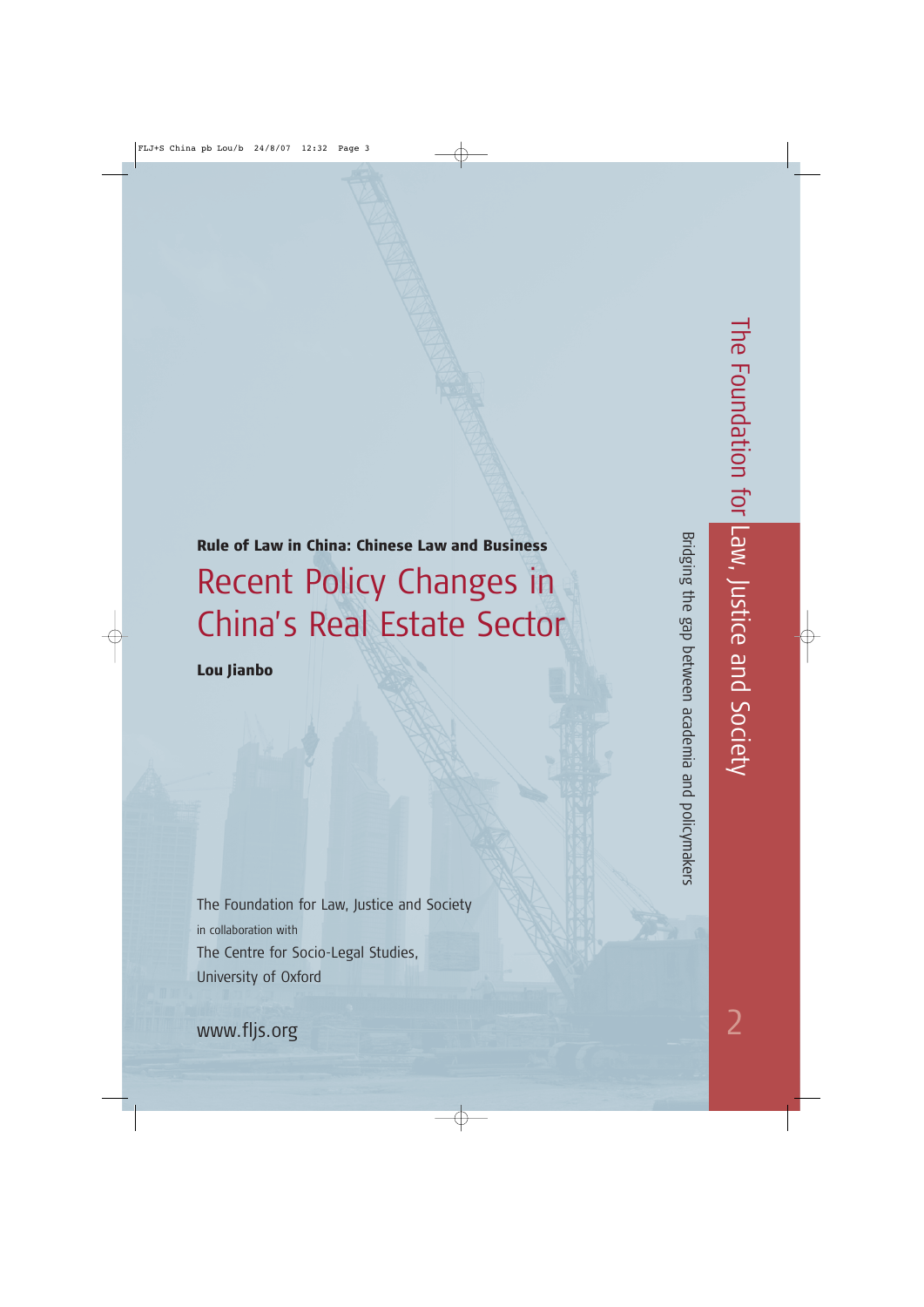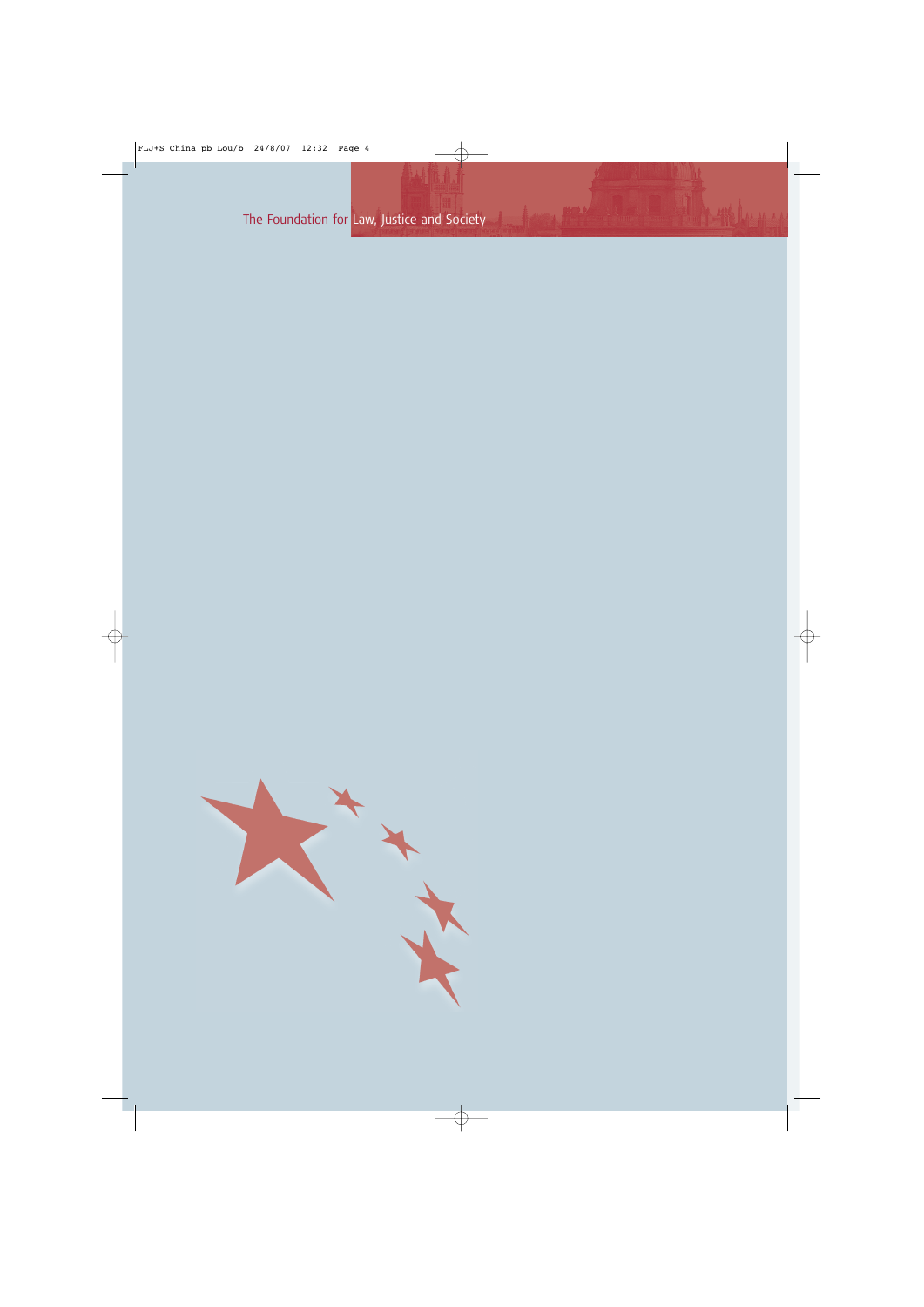# Executive Summary

- The reform of the urban housing system, begun in the late 1980s, has resulted in a general improvement in accommodation for most of the urban population in China. In less than twenty years, the government has managed to provide new and reasonable quality owner-occupied housing to as much as eighty per cent of the urban population. This achievement was made possible by the transition to a market economy and the rapid economic growth that followed.
- Unlike market-driven real estate sectors in most Western countries, the real estate market in China has been established and fostered by the government, which views it as a tool to implement its housing policy. When the government decides to provide more housing to low- and mediumincome urban families, it intervenes in the market without hesitation.
- By 2004, a three-tier system had been established:
	- High-income and upper-middle-income families purchase at market prices commodity housing with transferable granted land-use rights.
- Middle-income and low-income families purchase, at cost price, affordable housing with non-transferable allocated land-use rights.
- The lowest-income families are provided with subsidized low-rent housing.
- In response to shortcomings in each of these three areas, the government has issued numerous policies, regulations and rules to control the supply of housing and land, to regulate the sales and purchase of real estate, and to curb speculation. Restrictive regulations on foreign investment and purchase of real estate by foreigners have also been introduced. In addition, there have been reforms to the housing security system, and changes to tax policies.
- Traditional wisdom supports government regulation as a necessary response to market failures. Whether market failures alone justify the recent government interventions is debatable, however. Given the heavy administrative control of the market, it is safe to conclude that the problems with China's urban housing system are due to both market failure and government failure.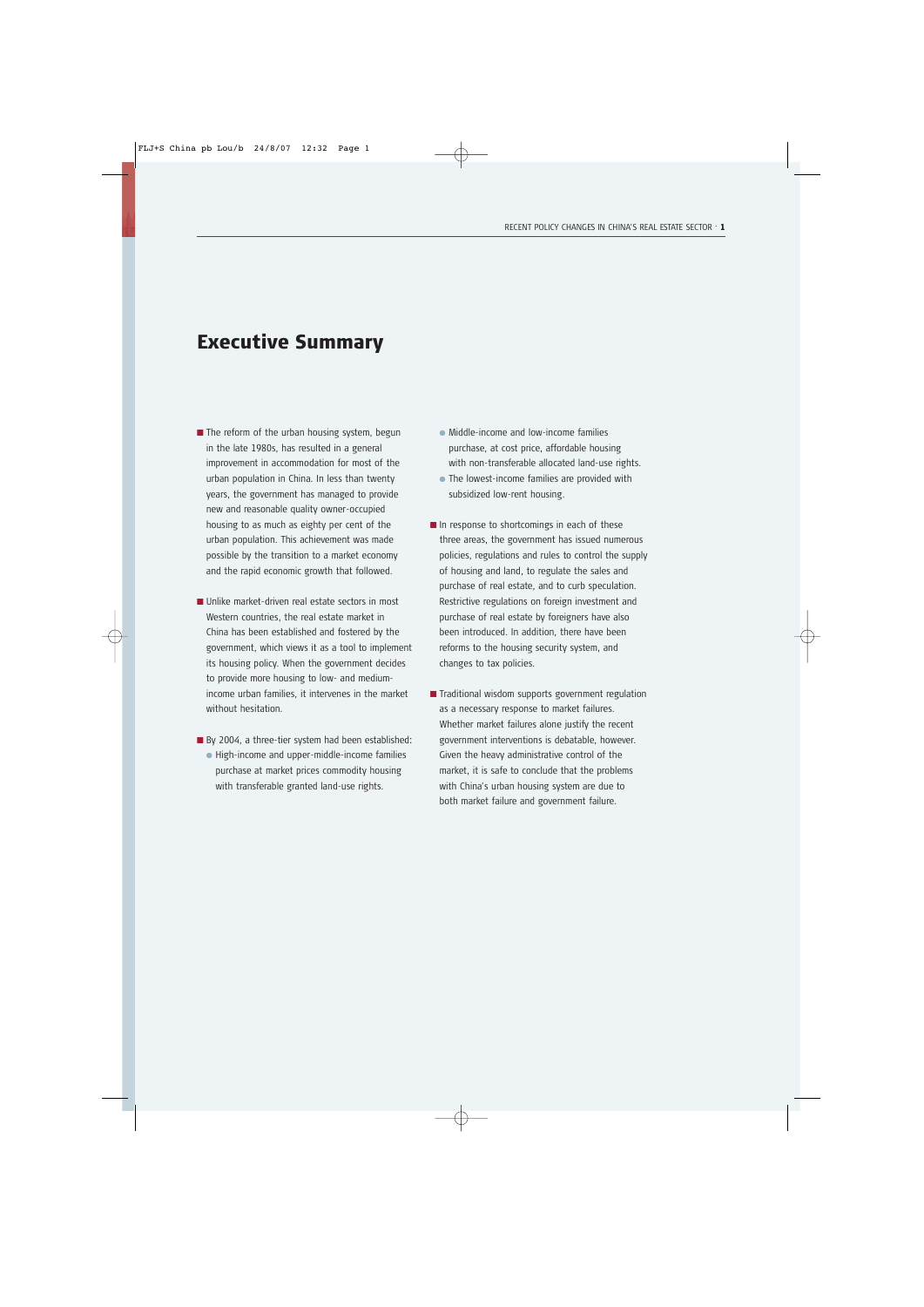# Recent Policy Changes in China's Real Estate Sector

#### *Introduction*

The reform of the urban housing system, begun in the late 1980s, has resulted in a general improvement in accommodation for most of the urban population in China. In less than twenty years, the government managed to provide new and reasonable quality owner-occupied housing to as much as 80 per cent of the urban population. This achievement was made possible by the transition to a market economy and the rapid economic growth that followed. However, unlike real estate markets in most Western countries, China's was established and fostered by the government, which views it as a tool for the implementation of its housing policy. When the government feels the need to provide more housing to low- and medium-income urban families, it intervenes in the market without hesitation.

This policy brief investigates the recent changes in housing policy, the reasons for them, their effectiveness, and the implications for the future development of the real estate market. It provides a brief summary of the three-tier structure of the urban real estate market, assesses the major issues affecting the housing market, and explores the recent responses to these problems, including restrictions on foreign investors.

## *The evolution of the three-tiered urban housing system*

China's three-tier urban housing system evolved from the former public welfare housing system directly or through its agencies. In the former system, the government directly or through its agencies built and held title to most urban housing, including housing directly managed by the local government and selfmanaged housing built, distributed and managed by state-owned enterprises and institutions for their employees and families. Most urban families resided in public housing, benefiting from heavily subsidized rents.

Although the public welfare housing system functioned effectively at first, over time, problems emerged. With the expansion of the urban population, and the government's limited ability to invest in new housing, the housing shortage intensified. In 1976, for example, the average floor space per capita dropped to about two square metres. Moreover, because the nominal rent could not cover the cost of maintenance and management, the welfare housing system became a fiscal burden. A 1978 report concluded that, '[h]ousing has become a critical problem throughout the country. It has severely affected not only people's daily working, studying, living and leisure, but also production and the stability of the nation as well as the relationship between the Party and the people.'

With the transition to a socialist market economy, the government turned to the market as a solution to the urban housing problem. Public housing began to be privatized. Citizens were encouraged to construct their own housing. Rents were increased to cover the costs of housing. And the government progressively shifted from in-kind distribution of housing to distribution through sales.

To facilitate the development of market housing, a 1988 constitutional amendment allowed for the transfer of land-use rights. Land for urban housing could be obtained either by purchasing this new form of 'granted land-use rights' with a renewable fixedterm, or by applying for allocated land-use rights (mainly for the construction of affordable housing) for no charge. While granted land-use rights may be leased, mortgaged or transferred, allocated land-use rights must be converted into granted land-use rights before they could be transferred.

The innovation of the granted land-use right sparked the development of real estate markets. To finance the development and purchase of housing, banks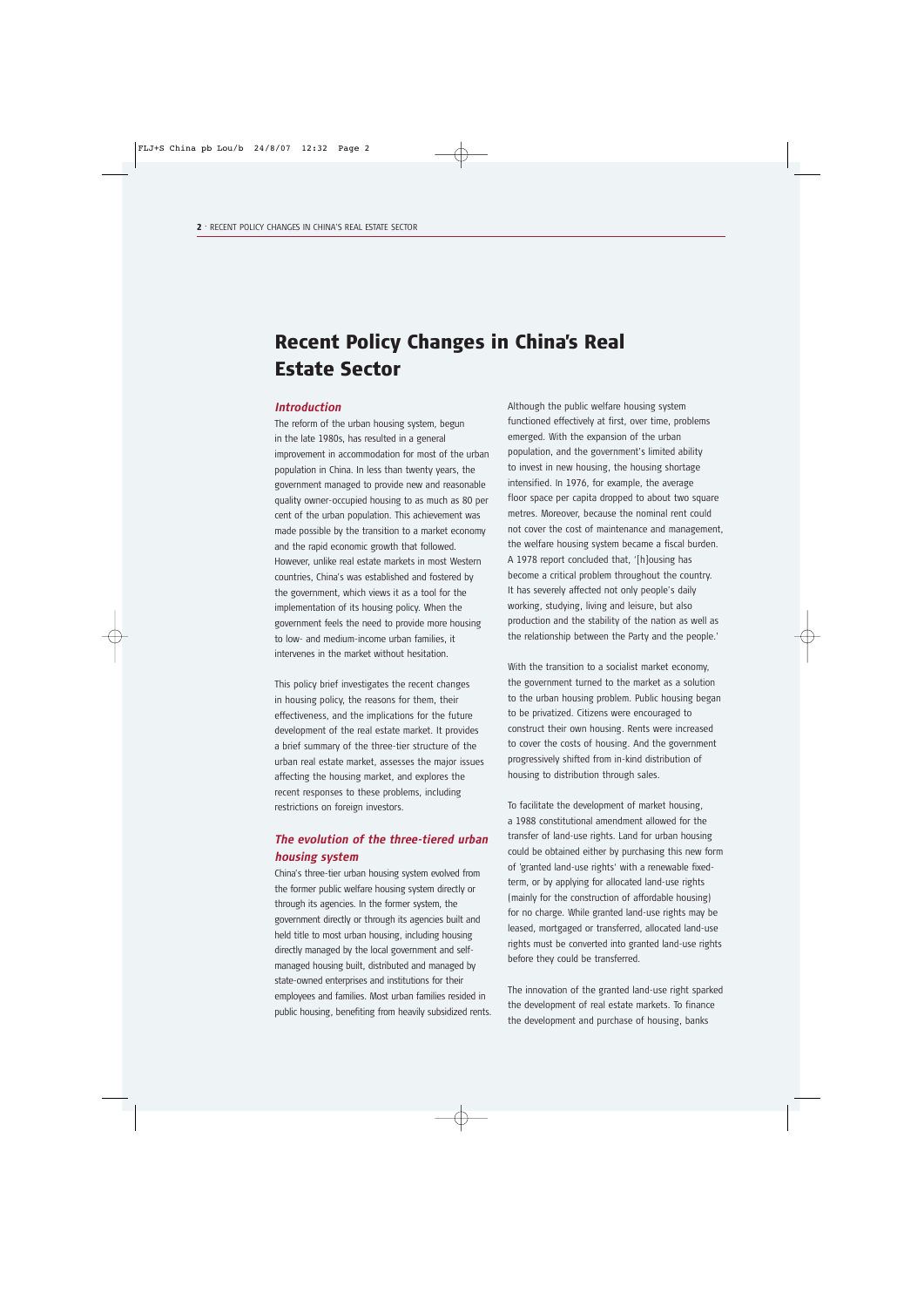started issuing development and housing loans in the mid-1990s. In addition, housing funds, a new system of compulsory long-term savings for housing, were established nationwide in 1996, based on a successful experiment that began in Shanghai in 1991. The housing fund system requires employers and their full-time employees each to deposit a certain percentage (eight per cent as of 1999) of the employee's salary into a personal account to be used to purchase a home.

By the mid-1990s, commodity housing with granted land-use rights became the major form of urban housing. To supplement the market, in 1995 the government established an affordable housing system for low-income families and middle-income families experiencing housing difficulties (including dangerous living conditions and overcrowding). Local governments were required to sell ten to twenty per cent of newly built houses each year to qualified families at construction cost. In most localities, local governments allocate land for affordable housing and provide various forms of tax relief.

Affordable housing is still out of reach for the lowestincome population, especially redundant or laid-off workers who do not have access to the housing fund. In addition, many low-income residents who had their houses taken for urban development have been unable to afford alternative housing with the limited compensation provided by the government. To help those lowest-income urban households, a system of subsidized low-rent housing was introduced in Shanghai and Beijing in 1999. In 2004, the lowrent housing system was extended nationwide.

In short, by 2004, after more than two decades of urban housing reform, a three-tier system had been established:

- High-income and upper-middle-income families purchase at market prices commodity housing with transferable granted land-use rights.
- Middle-income and low-income families purchase, at cost price, affordable housing with nontransferable allocated land-use rights.
- The lowest-income families are provided subsidized low-rent housing.

# *Major issues affecting China's urban housing system*

The establishment of the three-tiered housing system was initially proclaimed to be a success. In September 2003, China's vice-minister of construction said: 'Real estate has become a pillar industry in China's economy, directly and indirectly fueling a two per cent growth in the country's annual GDP … and play[ing] a significant role in improving people's living conditions, energizing the economy, generating job opportunities and speeding urban development … In the past five years, the proportion of commercial housing purchased by individual residents has increased from 54.5 per cent to 95.3 per cent in the gross sales volume of national commercial housing.'

The honeymoon period did not last long. In the commodity housing market, complaints about rapidly rising prices, malpractice by developers and speculation peaked in 2005. Meanwhile, affordable and low-rent housing also proved inadequate.

Criticisms of commodity housing projects centred on overpricing. In Beijing, Shanghai and Guangzhou, many properties were sold at per square metre prices exceeding RMB 10,000 (US\$1200). The spiralling prices were the result of many factors, including:

- intensive speculation;
- high land prices resulting from government auctions;
- possible price-fixing by developers: the small number of developers relative to the number of housing units being produced makes it possible for developers to control the supply stream of new housing and collude on pricing;
- lack of market information and inexperienced buyers: many first time buyers lack the experience and ability to bargain for lower prices with major developers.

The affordable housing system, while designed to provide housing for low-income families, has failed to benefit many of them, while many middle-income or even high-income families have purchased affordable housing at subsidized prices. The failure of the affordable housing system is due to many reasons, as outlined below: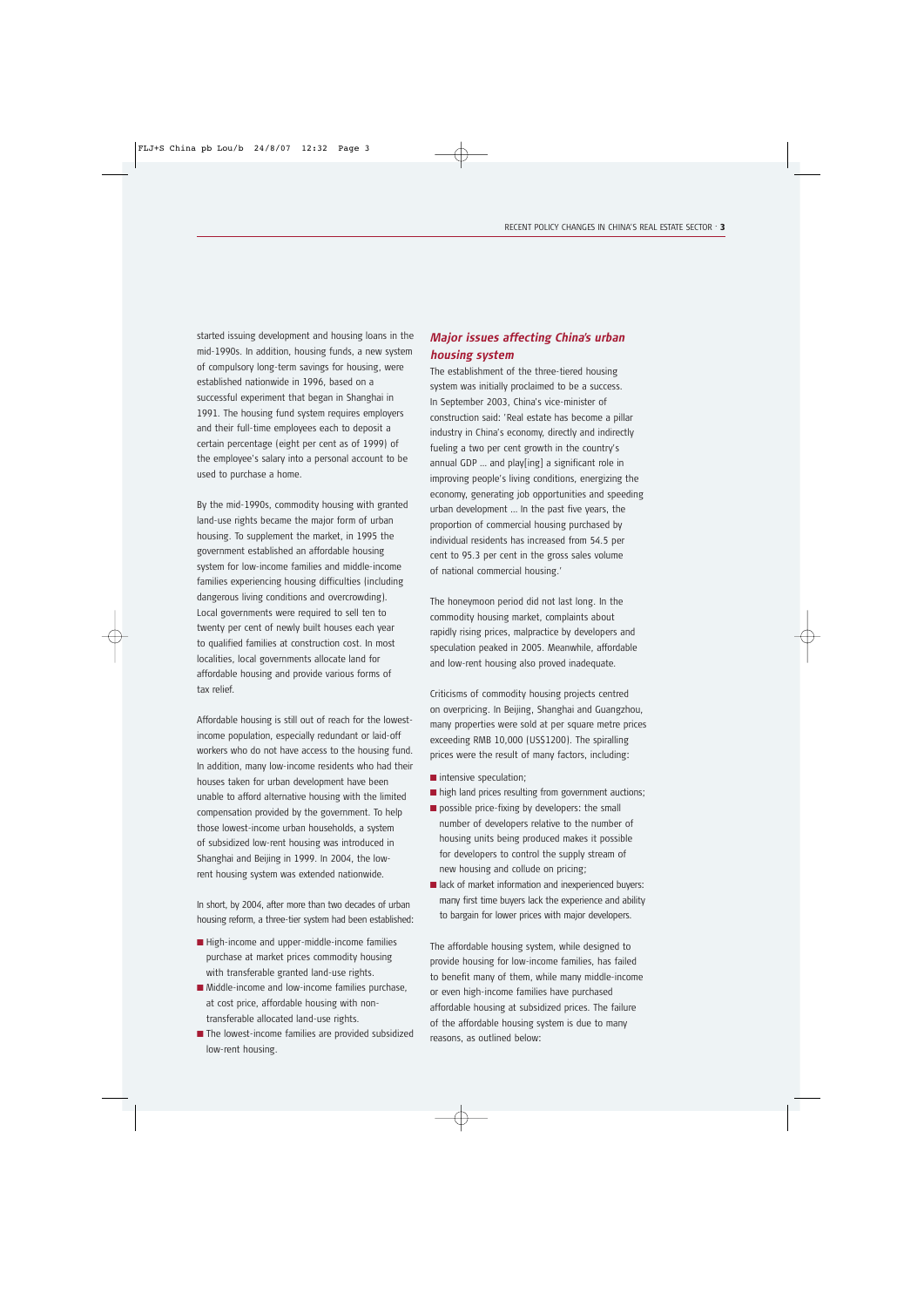- Ambiguity in government objectives: it is unclear whether the goal of the affordable housing plan is: (a) to provide security for middle- and lowincome families, and/or (b) to stimulate the housing market.
- Poor monitoring of the development and sales of affordable housing. Many affordable housing units were sold to those who could provide 'satisfactory' documents concerning their income. This poor monitoring is not only because of the government's lack of experience in supervision, but also because some local governments tend to use affordable housing projects to stimulate local real estate markets.
- Conversion of affordable housing to commodity housing, creating incentives for developers to develop large units and for investors to speculate. Buyers of affordable housing were allowed to re-sell the affordable housing, two years after purchase, as commodity housing by paying ten per cent of the sales price to the government to convert allocated land-use rights to granted land-use rights.

At the very bottom, despite the fact that the lowrent housing system was introduced nationwide in 2004, there is still a dearth of low-rent housing, and insufficient funds are available to subsidize all families in need.

#### *Recent changes to regulate the sector*

The shortcomings of the three-tier urban housing system, especially the overheated markets, not only led to complaints among the public, but also aroused concerns on the part of government officials. Since 2005, the central government has gradually increased intervention in the urban real estate sector. The State Council and its subsidiary agencies have issued numerous policies, regulations and rules to control the supply of housing and land, to regulate the sales and purchase of real estate, and to curb speculation. Restrictive regulations on foreign investment and purchase of real estate by foreigners have also been introduced. In addition, there have been reforms to the housing security system and changes to tax policies, which are described in more detail below.

## *Emphasis on medium and small housing units at moderate or low prices*

Emphasizing the scarcity of urban land, the government has sought to increase the supply of medium and small housing units. In 2005, apartments with a floor space of less than 120 square metres and an offering price 1.2 times lower than that of those comparable apartments in the area were defined as 'qualified homes'. Tax incentives were introduced to encourage people to hold on to qualified homes. The definition of a qualified home was tightened in 2006. In addition, apartments with a floor space of less than ninety square metres must now account for at least seventy per cent of the total development in any new residential housing project.

#### *Control over land supply*

The central government issued new regulations to control the land supply and ensure that those from whom the land was taken received adequate compensation. The new regulations increased compensation to farmers when land was requisitioned, separated the receipt of revenue from the sale of granted land-use rights from spending (thus decreasing the incentive for local governments to requisition the land), and set a minimum price for granted land-use rights for industrial land in various cities.

#### *Credit control*

To cool the market, the People's Bank of China raised interest rates four times in less than two years. The requirements to secure loans for development and housing were also tightened. Developers do not qualify for a loan unless their own invested capital in the project has already reached thirty-five per cent of the total investment. The down payment for housing loans for home purchasers was also increased from twenty per cent to thirty per cent of the total price, except for properties with a floor space of less than ninety square metres. Moreover, pre-sale is no longer allowed before the majority of the structure and the roof of a residential project are completed.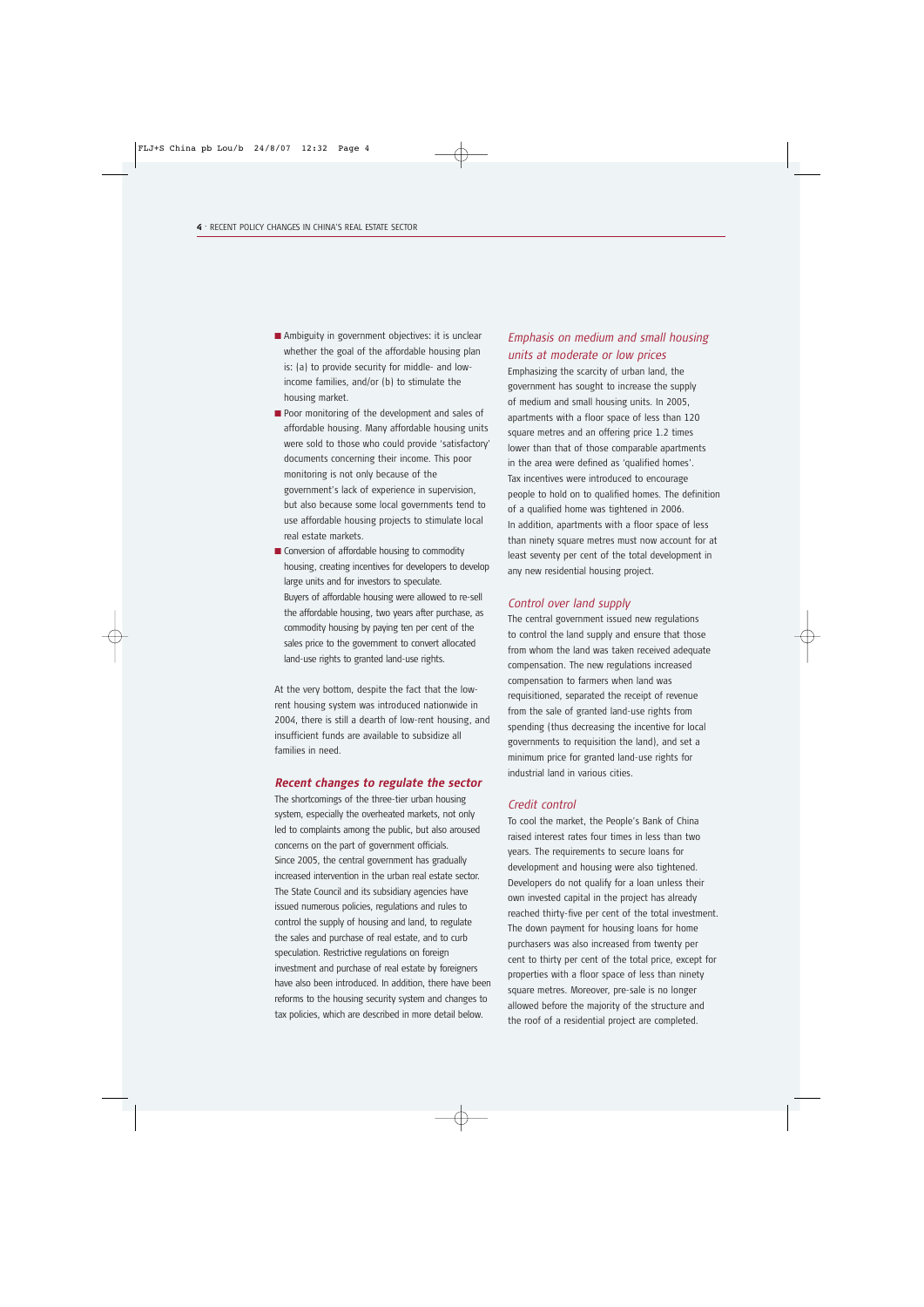#### *Regulating contracting behaviour*

Requirements on information disclosure and punishments for irregular conduct were introduced to combat price-fixing. To curtail speculation, new restrictions were imposed on the resale of contract rights by advanced buyers. Buyers who purchase housing before the project is complete are prohibited from transferring the property before the delivery of the property and the registration of title.

#### *Tax policies*

In an attempt to limit speculation and to discourage purchase of larger properties, many new tax policies were introduced in the past two years. On 1 June 2005, a business tax based on the full resale price was imposed on the sale of homes held for less than two years. In 2006, the period was extended from two years to five. Later the same year, on 1 August, a new tax policy was brought in to collect income tax on profits from the sale of housing.

A tightening of the regulation of value-added taxation (VAT) imposed on the transfer of land-use rights also occurred in this period. Although a 1995 regulation imposed a VAT on individuals who resold property, the VAT was never seriously collected until 2006. Now, owners are charged the full VAT rate if they transfer the property within three years of purchase, and a fifty per cent rate if they transfer property they have lived in for three to five years. Lastly, the tax rate for urban land-use was doubled in 2006. Foreign and foreign-invested enterprises, which used to be exempt from the tax, are now required to pay urban land-use tax.

#### *Regulating foreign investment and purchase*

The increase of foreign investment in China's real estate sector and the purchase of property by foreign entities or individuals were considered to be among the forces behind rapidly escalating housing prices. A series of policies was issued in 2006 to regulate foreign investment and purchase:

■ Foreign-invested real estate development companies investing more than US\$10 million are required to have registered capital of no less than fifty per cent of the investment.

- Foreign-invested real estate development companies do not qualify for development loans unless their own invested capital in the project is equal to thirty-five per cent of the total investment, either from domestic or foreign lenders.
- Partners in foreign-invested development companies are not allowed to guarantee fixed returns.
- Transfers of projects or stakes in foreign-invested real estate companies, or acquisition of domestic property companies, must first be approved by the government.
- Foreign entities or individuals are not allowed to buy residential or office property that is not for their own use or habitation. Foreign individuals who wish to purchase property must also have lived in China for at least one year prior.

#### *New housing security system policies*

To increase the supply of low-rent housing, every city or county government is now required to use at least five per cent of its income from granted land-use rights for low-rent housing construction. The government has also increased supervision of the development and sale of affordable housing. In cities such as Beijing, there are now proposals that owners of affordable housing units can only sell those units back to the government rather than to private buyers.

#### *Conclusion*

Traditional wisdom supports government regulation as a necessary response to market failures. Whether market failures alone justify the recent government interventions is debatable, however. Given the heavy administrative control of the market, it is safe to conclude that the problems with China's urban housing system are due to both market failure and government failure.

This round of reforms has focused on efforts to control the supply, with some improvements in the housing security system as well. However, the supply side adjustments seem more likely to reduce the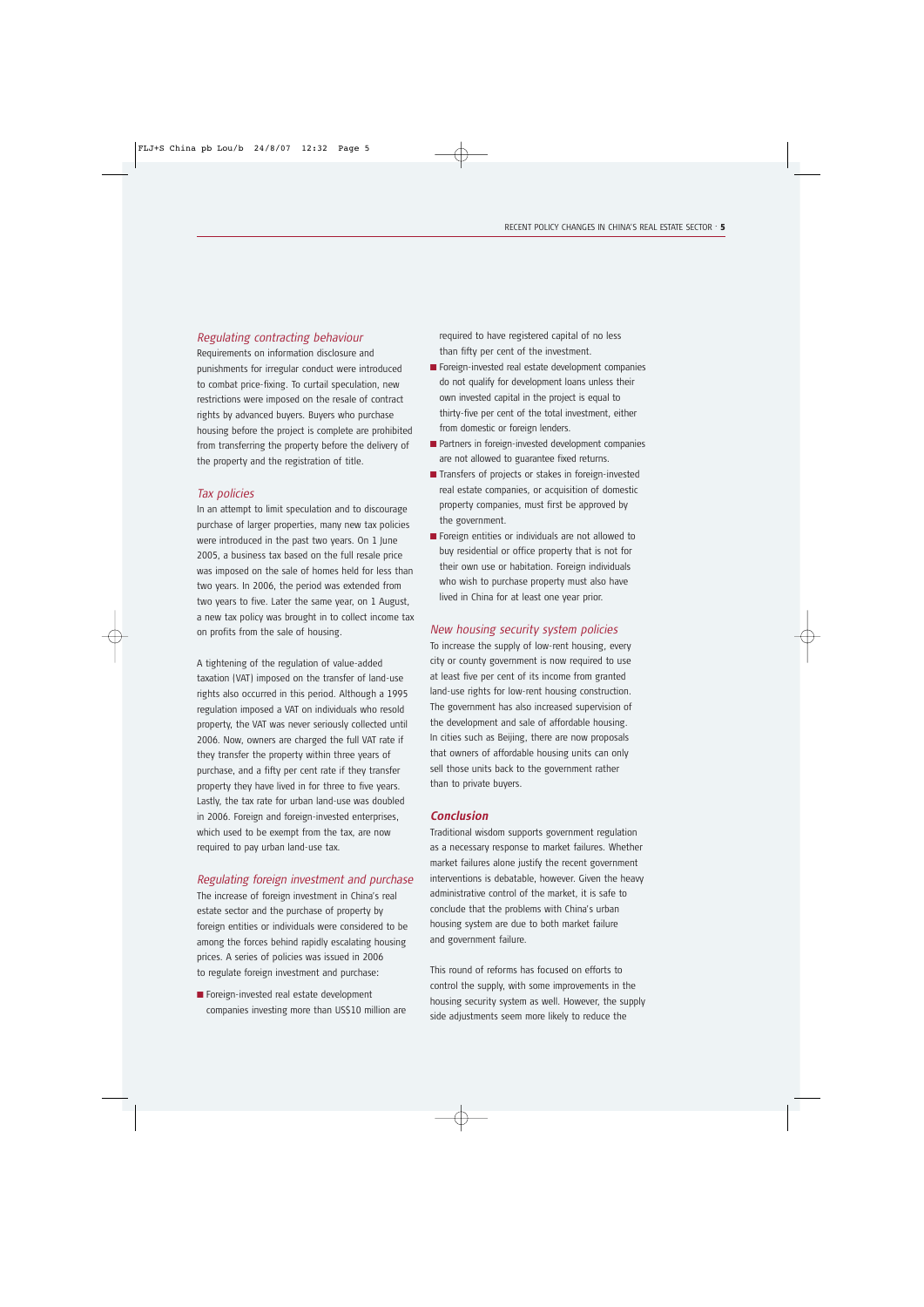supply. The tax increases and stronger regulation of tax collection undoubtedly discourages property owners from selling their property. The increasing of prices for granted land will only lead to higher housing prices. Even the requirement that seventy per cent of new housing be less than ninety square metres has led to price increases for larger units. In short, the policies do not seem to have accomplished the intended objective. According to statistics, the average per square metre housing price in Beijing rose RMB 2227 last year.

This leads one to question whether the central government is really targeting over-pricing, or is actually more interested in achieving other goals.

While the cooling of the overheated real estate market may have been one of the government's objectives in this round of reforms, it has clearly also had other intentions in mind; namely, to regain control over the use of land and the spending of the revenues generated by the sale of granted land-use rights. The government has adeptly diverted opposition from local governments and the general public, who would otherwise object to the higher prices for land (and therefore housing) and the higher taxes and restrictions on resale of housing, by portraying this round of policy changes as a scheme intended to curb speculation and improve the urban housing situation. Its real motivation remains far more open to question.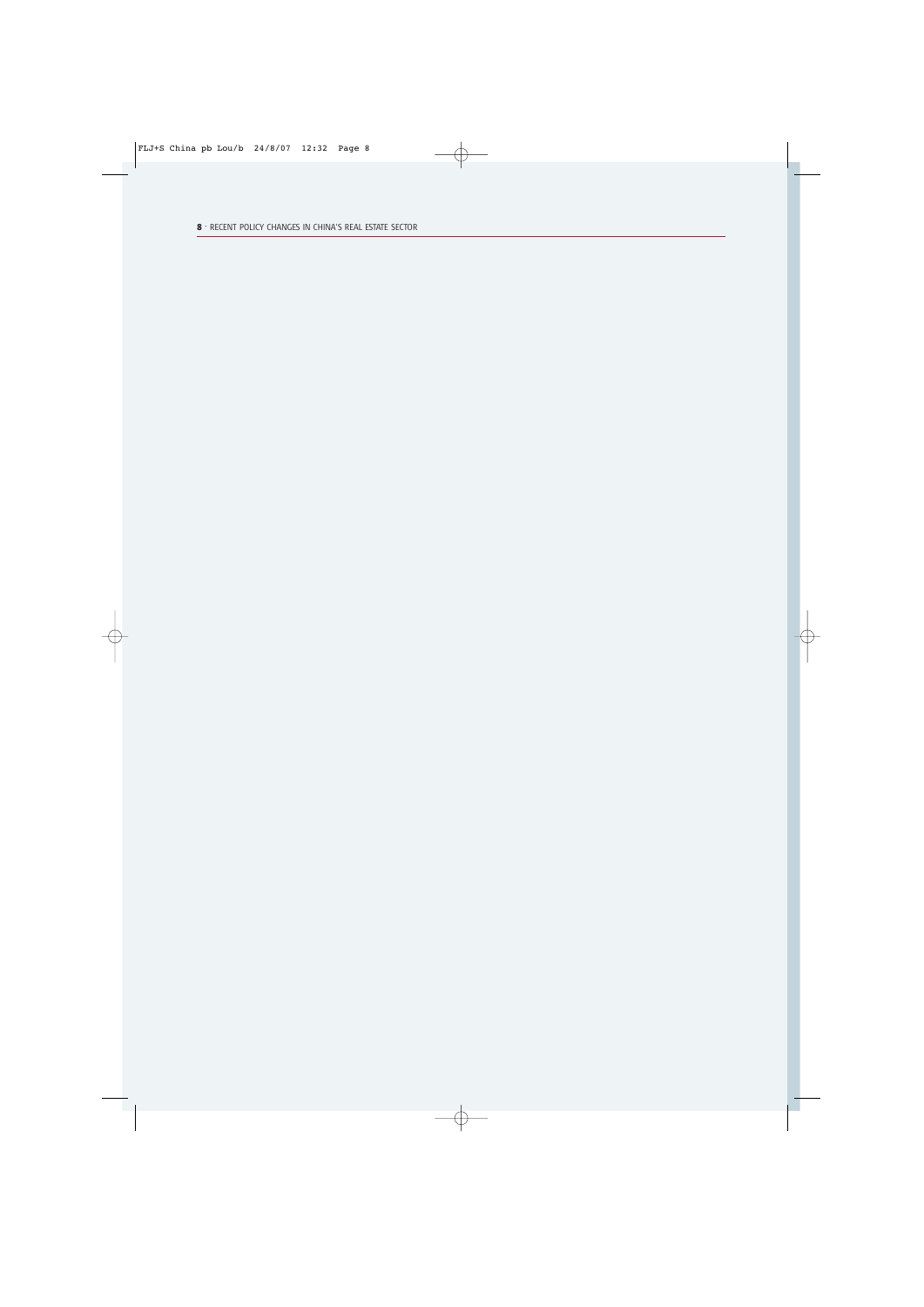